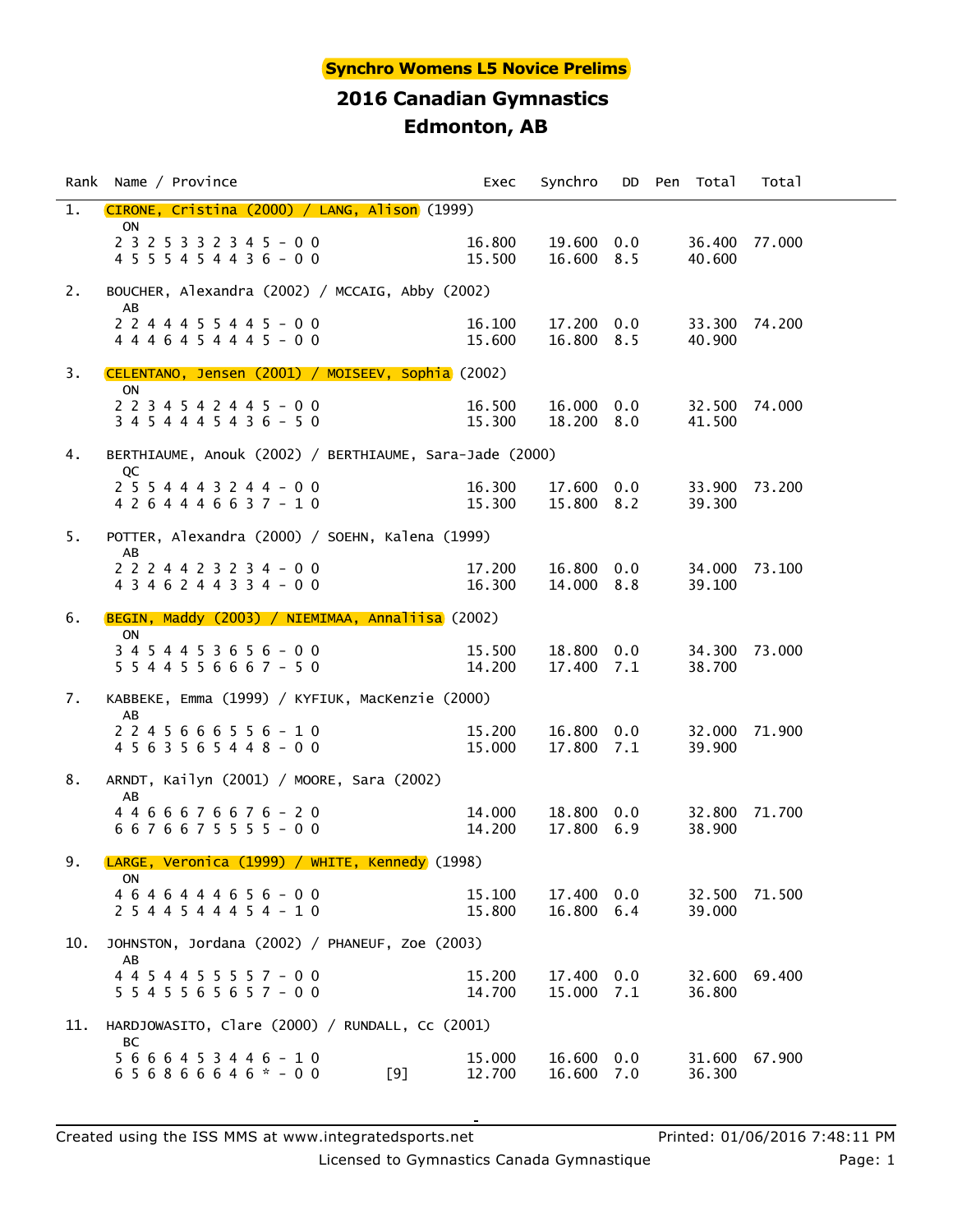## **2016 Canadian Gymnastics Edmonton, AB Synchro Womens L5 Novice Prelims**

|     | Rank Name / Province                                                                       | Exec             | Synchro                          |  | DD Pen Total     | Total         |
|-----|--------------------------------------------------------------------------------------------|------------------|----------------------------------|--|------------------|---------------|
| 12. | FOREST, Alexandra (2000) / IDRISS, Zahra (1999)                                            |                  |                                  |  |                  |               |
|     | AB<br>$2476675544 - 00$<br>7655546667-40                                                   | 15.000<br>13.900 | 14.000 0.0<br>17.200 7.1         |  | 38,200           | 29.000 67.200 |
| 13. | WELSH, Emily (2000) / YENDLEY, Jordyn (2002)                                               |                  |                                  |  |                  |               |
|     | BC<br>1 4 3 4 3 2 1 3 3 2 - 0 0<br>$43456544$ * * - 00<br>[8]                              | 17.400<br>12.500 | 18.200 0.0<br>11.800 7.0         |  | 31.300           | 35.600 66.900 |
| 14. | MACNEIL, Jensen (1998) / WAMBOLDT, Tia (1997)                                              |                  |                                  |  |                  |               |
|     | NS.<br>$4666666$ * * * - 00<br>[7]<br>4765466679-10                                        | 10.000<br>13.900 | $10.600 \quad 0.0$<br>19.200 6.4 |  | 39.500           | 20.600 60.100 |
| 15. | BONHAM, Maja (2002) / HAYHURST, Gracyn (1999)                                              |                  |                                  |  |                  |               |
|     | BС<br>$344546$ * * * * - 00<br>[6]<br>6566666646-50                                        | 9.400<br>13.800  | $10.200 \quad 0.0$<br>18.200 8.4 |  | 40.400           | 19.600 60.000 |
| 16. | ANAKA, Ashley (2000) / CALLUM, Erin (1996)                                                 |                  |                                  |  |                  |               |
|     | <b>SK</b><br>5 5 5 4 5 4 4 5 4 6 - 0 0<br>5 4 5 7 7 7 * * * * - 0 0<br>[6]                 | 15,300<br>8.500  | 16.600 0.0<br>9.600 4.2          |  | 31.900<br>22.300 | 54.200        |
| 17. | MACDONALD, Jordan (2003) / OTTESON, Jaylin (2003)                                          |                  |                                  |  |                  |               |
|     | BC<br>3 4 6 4 4 4 3 4 6 6 - 0 0<br>6676 * * * * * * - 00<br>$[4]$                          | 15.600<br>5.500  | 18.200 0.0<br>$5.400 \quad 3.6$  |  | 14.500           | 33.800 48.300 |
| 18. | RIPLEY, Sarah (1999) / ROBIN, Danielle (1996)                                              |                  |                                  |  |                  |               |
|     | <b>SK</b><br>566 * * * * * * * - 00<br>[3]<br>$54766677$ * * - 00<br>[8]                   | 4.300<br>11.200  | $5.600 \quad 0.0$<br>14.200 5.5  |  | 9.900<br>30.900  | 40.800        |
| 19. | CAMPBELL, MCKaylie (1997) / HUNTER, Kailey (1999)                                          |                  |                                  |  |                  |               |
|     | ON<br>3 3 4 4 5 4 4 3 4 5 - 0 0<br>5 * * * * * * * * * - 0 0<br>$[1]$                      | 16.100<br>1.500  | 16.000 0.0<br>1.800 1.3          |  | 4.600            | 32.100 36.700 |
| 20. | KLIMCHUK, Sarah (2000) / NAKONECHNI, Haley (1999)                                          |                  |                                  |  |                  |               |
|     | SK<br>5766564666-00<br>* * * * * * * * * * * * *<br>[0]                                    | 14.300<br>2,000  | 17,000 0.0<br>$0.000 \quad 0.0$  |  | 31.300<br>0.000  | 31.300        |
| 21. | MINOR, Rachel (2000) / STAFFORD, Clare (2000)                                              |                  |                                  |  |                  |               |
|     | ON<br>$3426466$ * * * - 00<br>[7]<br><b>8 * * * * * * * * * - 0 0</b><br>$\lceil 1 \rceil$ | 10.900<br>1.200  | 13,000 0.0<br>1.600 1.3          |  | 4.100            | 23.900 28.000 |
| 22. | <b>GOMES, Justine (1997) / STEINHAUSEN, Grace</b> (1999)                                   |                  |                                  |  |                  |               |
|     | ON<br>45********-00<br>[2]<br>6656 * * * * * * - 00<br>[4]                                 | 3.100<br>5.700   | $3.600 \quad 0.0$<br>7.200 3.2   |  | 6.700<br>16.100  | 22.800        |

Licensed to Gymnastics Canada Gymnastique **Page: 2** Page: 2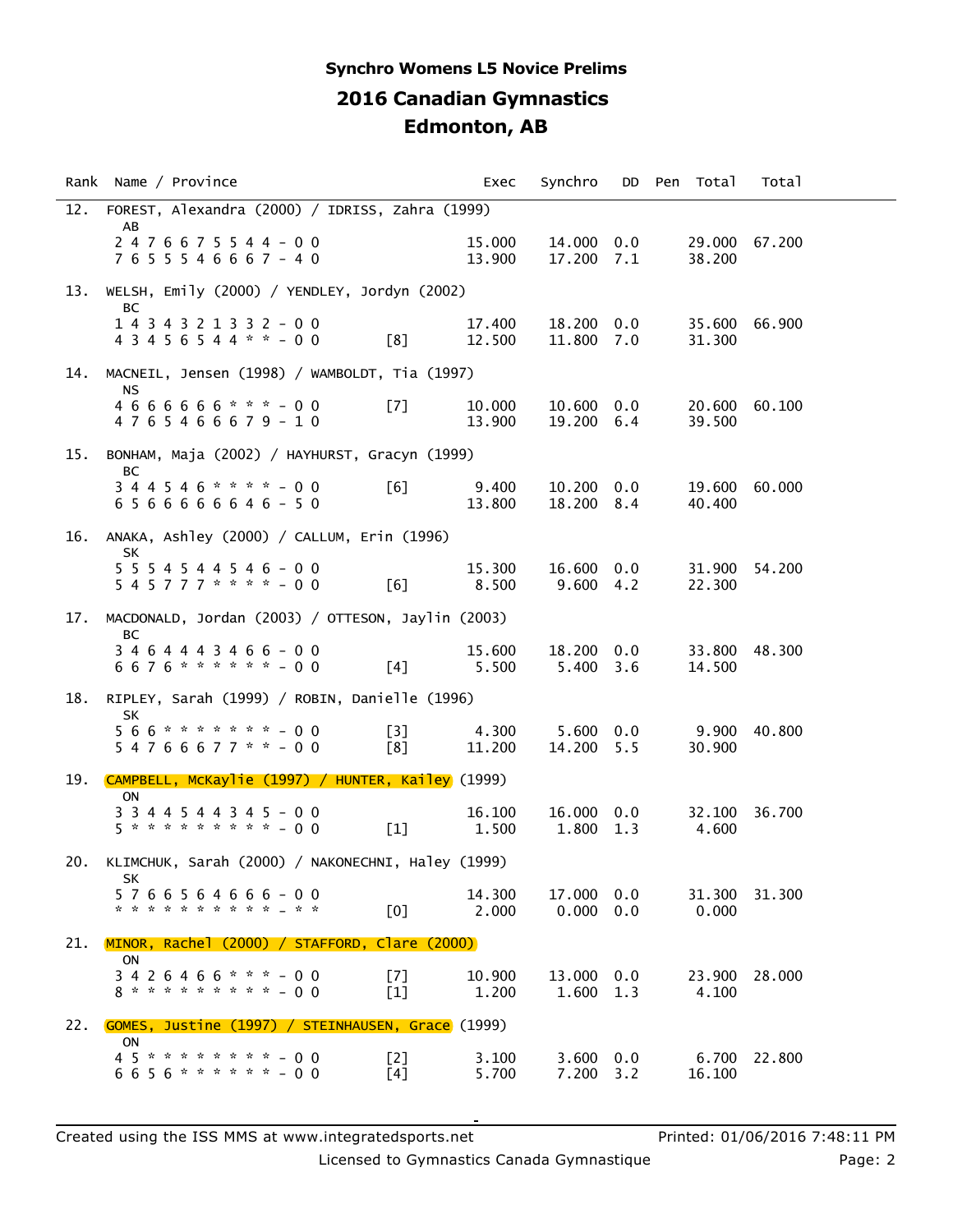## **2016 Canadian Gymnastics Edmonton, AB Synchro Womens L5 Novice Prelims**

Rank Name / Province exects of Exec Synchro DD Pen Total Total 23. SCR HAMEL, Maëlly (2001) / PIETRONIRO-SAVOIE, Amélie (1998) **DECISION**  \* \* \* \* \* \* \* \* \* \* - \* \* Withdrawn \* \* \* \* \* \* \* \* \* \* - \* \* Withdrawn 23. SCR DAVIES, Allie (1998) / MACAIG, Hailey (1995) AB \* \* \* \* \* \* \* \* \* \* - \* \* Withdrawn \* \* \* \* \* \* \* \* \* \* - \* \* Withdrawn 23. SCR DOHAN, Shelyn (2002) / MATCHIM, Katelyn (2000) AB \* \* \* \* \* \* \* \* \* \* \* \* \* \* withdrawn<br>\* \* \* \* \* \* \* \* \* \* \* \* \* \* withdrawn \* \* \* \* \* \* \* \* \* \* - \* \* Withdrawn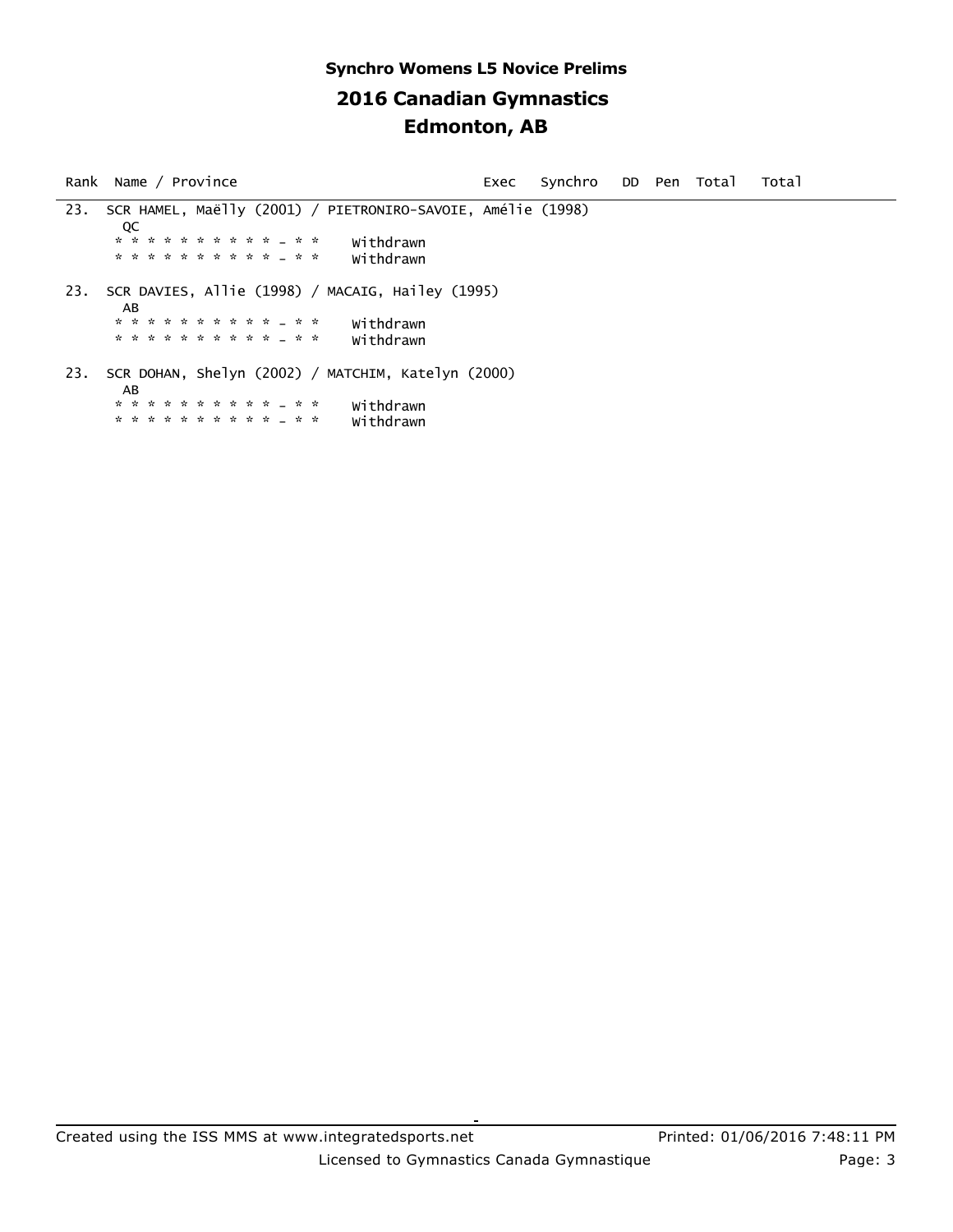#### **Synchro Womens Senior Prelims**

## **2016 Canadian Gymnastics Edmonton, AB**

|    | Rank Name / Province                                                | Exec   | Synchro DD Pen Total |     |        | Total  |  |
|----|---------------------------------------------------------------------|--------|----------------------|-----|--------|--------|--|
| 1. | METHOT, Sophiane (1998) / MILETTE, Sarah (1997)                     |        |                      |     |        |        |  |
|    | QC                                                                  |        |                      |     |        |        |  |
|    | 1022202044-00                                                       | 18.300 | 15.800               | 1.9 | 36.000 | 79.300 |  |
|    | $2$ 2 3 4 4 5 4 3 2 3 - 0 0                                         | 16.800 | 17.400               | 9.1 | 43.300 |        |  |
| 2. | CASMARRINHO-FERNANDES, Andreia (1998) / ROUX, Laurence (1998)<br>QC |        |                      |     |        |        |  |
|    | 2 2 3 2 3 2 2 4 3 5 - 0 0                                           | 17.200 | 18.600               | 2.0 | 37.800 | 55.800 |  |
|    | $3445******-00$<br>[4]                                              | 6.400  | 7.000                | 4.6 | 18.000 |        |  |
| 3. | SCR CIRONE, Domenica (1998) / TAM, Rachel (1998)<br><b>ON</b>       |        |                      |     |        |        |  |

 \* \* \* \* \* \* \* \* \* \* - \* \* Withdrawn \* \* \* \* \* \* \* \* \* \* - \* \* Withdrawn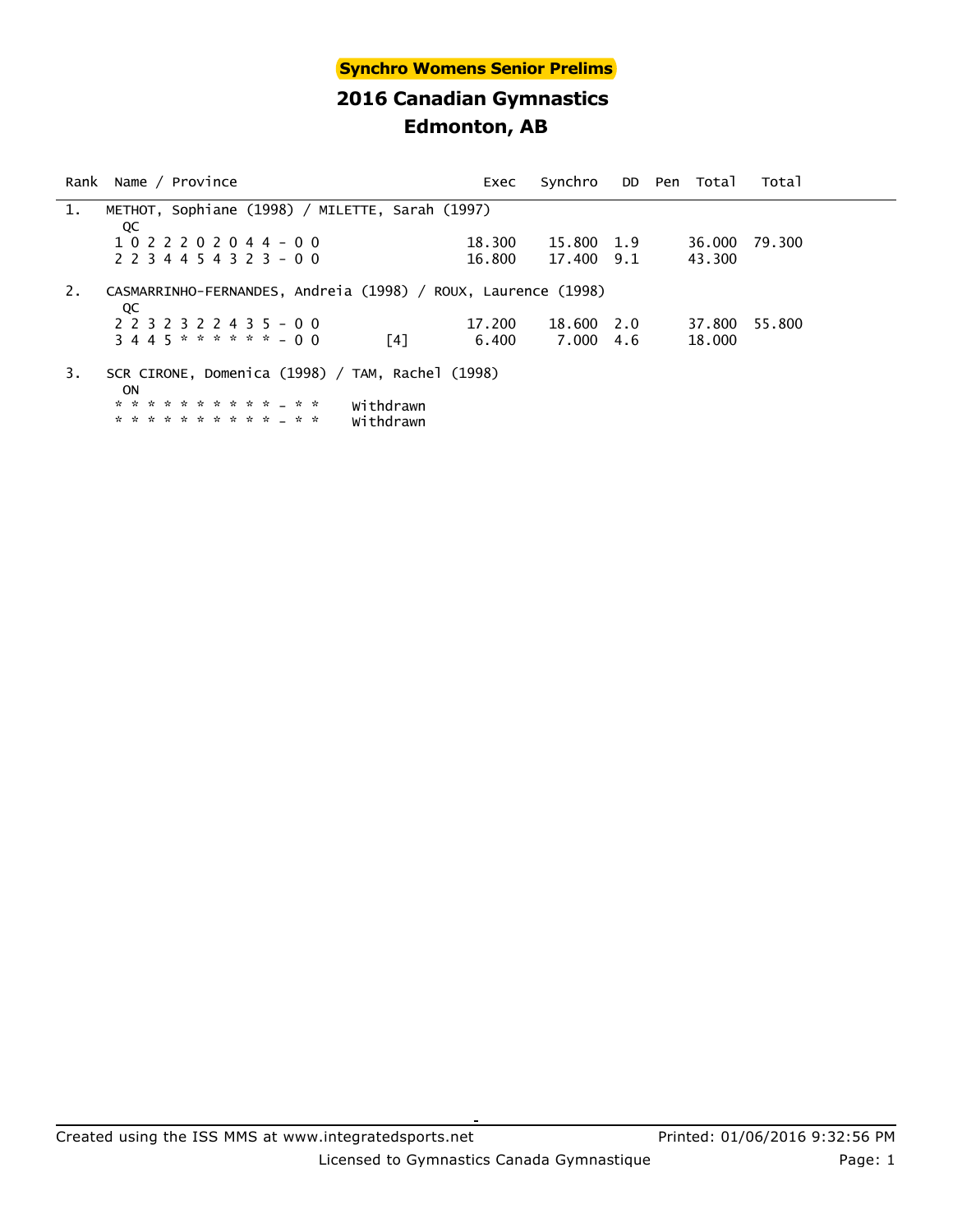#### **Synchro Mens L5 Novice Prelims**

## **2016 Canadian Gymnastics Edmonton, AB**

|     | Rank Name / Province                                                     | Exec             | Synchro                         |  | DD Pen Total            | Total  |  |
|-----|--------------------------------------------------------------------------|------------------|---------------------------------|--|-------------------------|--------|--|
| 1.  | HERTZ, Soren (1999) / ROWLATT, Brent (1997)<br>ON                        |                  |                                 |  |                         |        |  |
|     | $3$ 3 3 4 4 5 4 3 4 5 - 2 0<br>4 3 5 4 4 4 5 4 4 4 - 0 0                 | 16.000<br>15.900 | 18.800 0.0<br>16.800 8.1        |  | 34.800 75.600<br>40.800 |        |  |
| 2.  | COULL, Jaxson (2000) / DODD, Gavin (2003)                                |                  |                                 |  |                         |        |  |
|     | BC<br>2 2 4 4 4 4 3 2 4 4 - 1 0<br>6 5 5 5 4 4 4 5 5 5 - 0 0             | 16.600<br>15.200 | 18.400 0.0<br>15.800 8.9        |  | 35.000 74.900<br>39.900 |        |  |
| 3.  | BLAKELY, Zachary (1999) / HENFREY, Ashton (2001)                         |                  |                                 |  |                         |        |  |
|     | AB<br>2 4 4 4 5 4 4 4 4 4 - 0 0<br>4 5 4 5 4 4 6 4 3 5 - 0 0             | 16.100<br>15.600 | 16.800 0.0<br>17.200 8.4        |  | 32.900 74.100<br>41.200 |        |  |
| 4.  | MASSON, Félix (2000) / PERREAULT, Mathieu (2003)                         |                  |                                 |  |                         |        |  |
|     | QC<br>$2433444445 - 00$<br>5 5 4 3 5 4 5 3 3 4 - 0 0                     | 16.300<br>15.900 | 15.600 0.0<br>18.200 7.0        |  | 31.900 73.000<br>41.100 |        |  |
| 5.  | TROYAN, Artur (2003) / WISHLOW, Josh (2004)                              |                  |                                 |  |                         |        |  |
|     | AB<br>3 5 6 4 6 6 6 6 4 6 - 1 0<br>5 4 5 5 6 4 5 4 5 6 - 2 0             | 14.700<br>14.900 | 17.600 0.0<br>17.600 7.1        |  | 32.300 71.900<br>39.600 |        |  |
| 6.  | CARLSON, Roman (2002) / PEDERSEN, Mitchel (2002)                         |                  |                                 |  |                         |        |  |
|     | AB<br>3 3 5 6 4 5 4 4 5 5 - 0 0<br>4 4 4 6 6 6 7 6 4 6 - 3 0             | 15.600<br>14.400 | 16.400 0.0<br>16.200 8.5        |  | 32.000 71.100<br>39.100 |        |  |
| 7.  | DAVIES, Joe $(2001)$ / DAWSON, David $(2000)$                            |                  |                                 |  |                         |        |  |
|     | BC<br>4 4 6 4 6 4 5 6 6 8 - 0 0<br>6 5 4 5 4 4 6 4 5 5 - 2 0             | 14.700<br>15.000 | 17.200 0.0<br>15.400 8.4        |  | 31.900 70.700<br>38.800 |        |  |
| 8.  | CARRUTHERS, Tyler (1998) / JOHNSTON, David (2000)                        |                  |                                 |  |                         |        |  |
|     | ON<br>4 4 5 6 5 6 3 3 5 7 - 1 0<br>4 5 6 7 6 7 8 6 6 8 - 1 0             | 15.100<br>13.600 | 13.200 0.0<br>14.800 8.5        |  | 28.300 65.200<br>36.900 |        |  |
| 9.  | BLAIS, Duncan (2000) / MCLEAN, Declan (2001)                             |                  |                                 |  |                         |        |  |
|     | BС<br>[7]<br>3 3 3 4 4 4 3 * * * - 0 0<br>6 6 4 6 5 6 4 6 6 5 - 0 0      | 11,600<br>14.600 | 11,000 0.0<br>16.600 9.4        |  | 22.600<br>40.600        | 63.200 |  |
| 10. | MCCALL, Kendall (2001) / WILSON, Jonathan (2001)                         |                  |                                 |  |                         |        |  |
|     | <b>ON</b><br>$244654$ * * * * - 00<br>$\lceil 6 \rceil$<br>5467666656-20 | 9.500<br>14.100  | $9.200 \quad 0.0$<br>17.800 7.1 |  | 18.700<br>39.000        | 57.700 |  |
| 11. | POLEGATO, Andrew (2000) / RICHARD, Dexter (2001)                         |                  |                                 |  |                         |        |  |
|     | NΒ<br>54446666 * * - 00<br>[8]<br>$67656758** - 00$<br>[8]               | 11.900<br>11.000 | 12.000 0.0<br>13.800 6.3        |  | 23.900<br>31.100        | 55.000 |  |

Licensed to Gymnastics Canada Gymnastique **Page: 1** Page: 1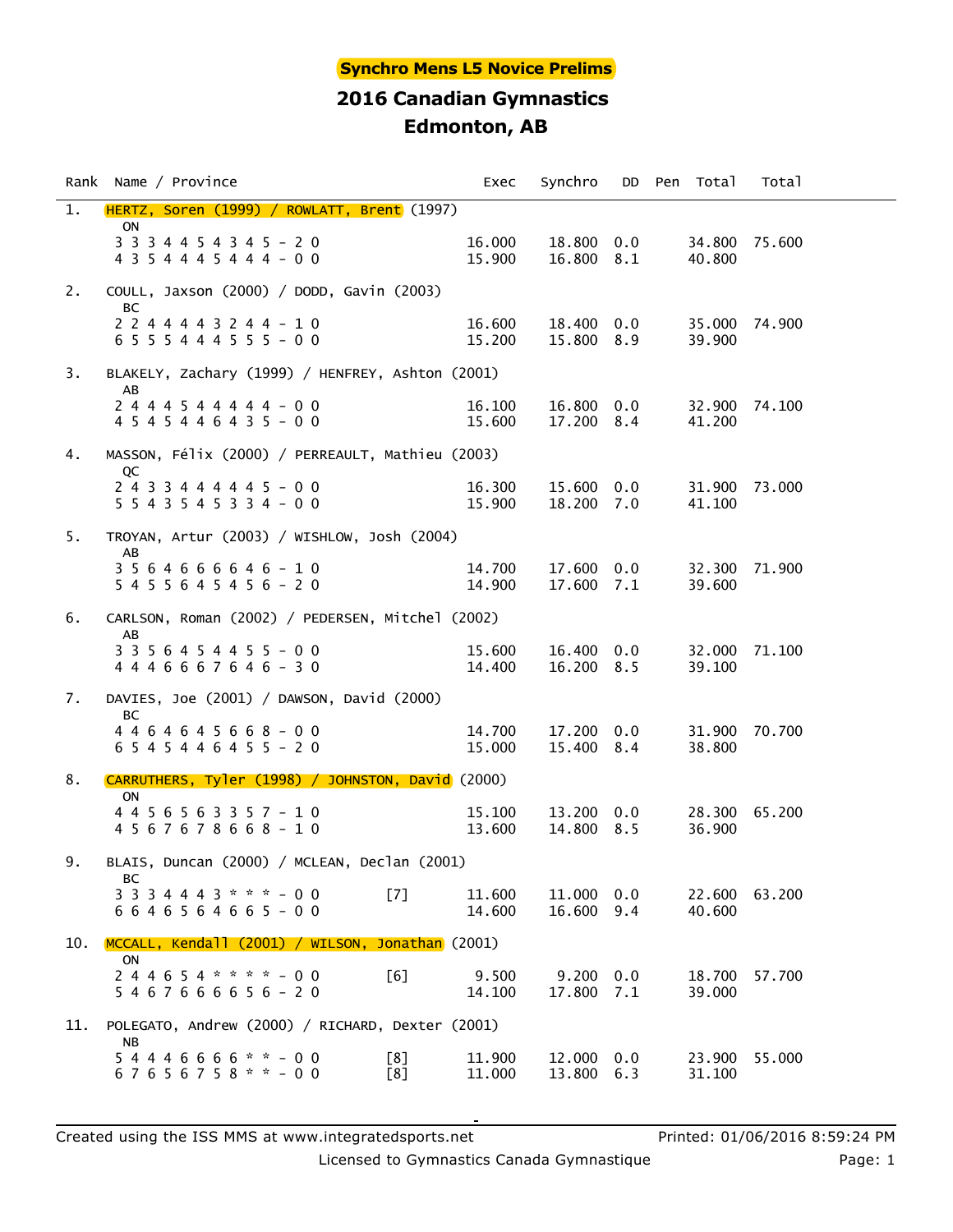# **2016 Canadian Gymnastics Edmonton, AB Synchro Mens L5 Novice Prelims**

|     | Rank Name / Province                                                                                                                           | Exec            | Synchro         |            | DD Pen Total     | Total  |  |
|-----|------------------------------------------------------------------------------------------------------------------------------------------------|-----------------|-----------------|------------|------------------|--------|--|
| 12. | BRENNER, Adin (2001) / MOULD, Blake (2001)<br>ВC                                                                                               |                 |                 |            |                  |        |  |
|     | 3 2 4 4 6 5 4 4 5 6 - 0 0<br>$5554******-00$<br>$\lceil 4 \rceil$                                                                              | 15.700<br>6.100 | 17.000<br>7.600 | 0.0<br>4.6 | 32.700<br>18,300 | 51,000 |  |
| 13. | <u>KVRGIC, Nicholas (1998) / MCKENDRY, Andrew</u> (1992)                                                                                       |                 |                 |            |                  |        |  |
|     | <b>ON</b><br>$466$ ******* - 00<br>[3]<br>6776556566-10                                                                                        | 4.400<br>14.000 | 5.400<br>16.000 | 0.0<br>8.4 | 9.800<br>38.400  | 48.200 |  |
| 14. | BONGELLI, Cale (2000) / MCCABE, Tim (1998)                                                                                                     |                 |                 |            |                  |        |  |
|     | <b>ON</b><br>$57 * * * * * * * * - 00$<br>[2]<br>7776567778-00                                                                                 | 2.800<br>13.300 | 3.800<br>13.000 | 0.0<br>8.0 | 6.600<br>34.300  | 40.900 |  |
| 15. | STANNARD, Adam (2003) / ZUREK, Nolan (2003)<br>AB                                                                                              |                 |                 |            |                  |        |  |
|     | 4 * * * * * * * * * - 0 0<br>$\lceil 1 \rceil$<br>$666566646* - 00$<br>[9]                                                                     | 1.600<br>12.900 | 1.800<br>12,800 | 0.0<br>6.8 | 3.400<br>32.500  | 35,900 |  |
| 16. | SCR FRIGON, Charles (2000) / RAYMOND, Antoine (1997)<br>QC<br>* * * * * * * * * * * * *<br>Withdrawn<br>* * * * * * * * * * * * *<br>Withdrawn |                 |                 |            |                  |        |  |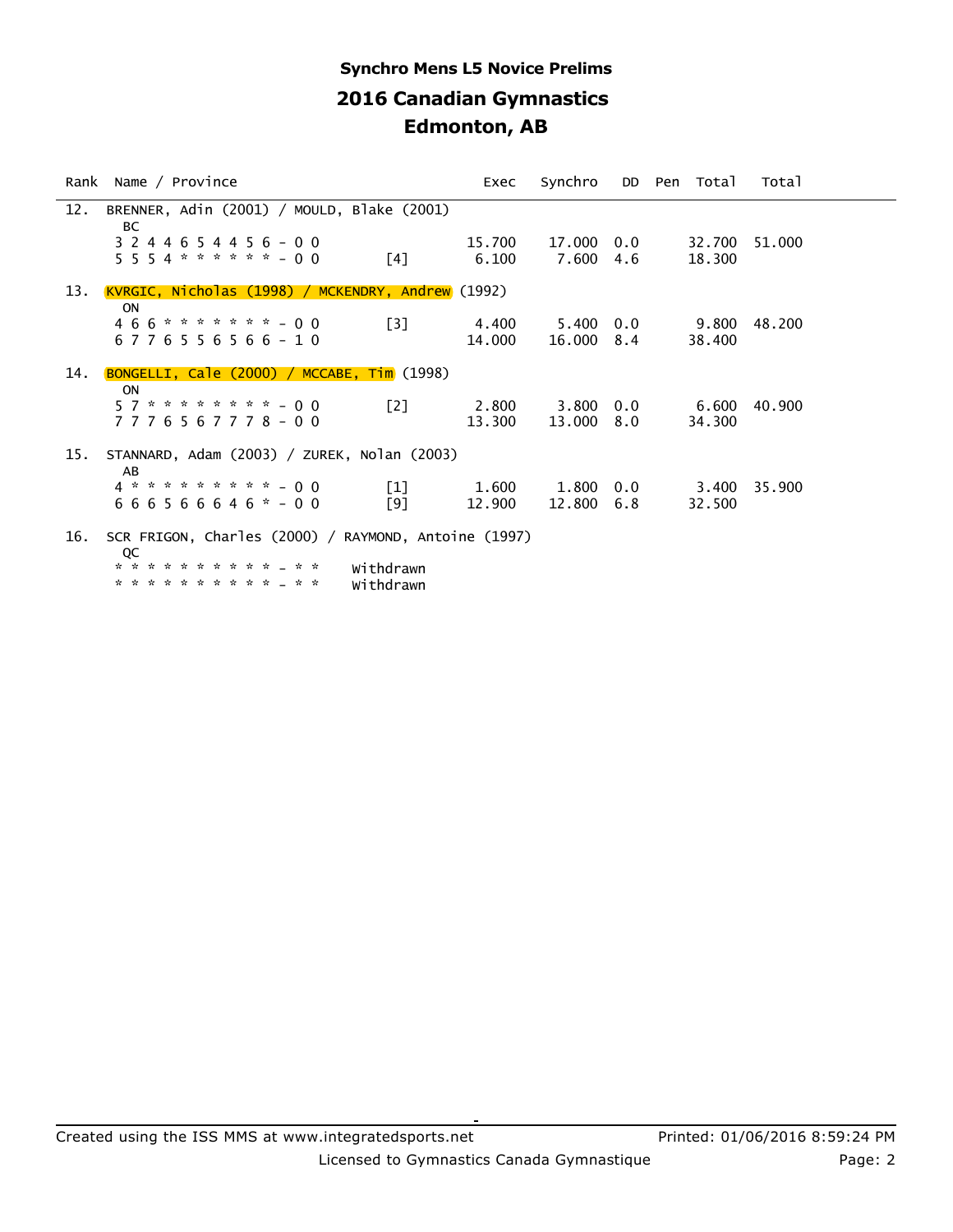|    | Rank Name / Province                                       |            | Exec   | Synchro     |     | DD Pen Total | Total  |
|----|------------------------------------------------------------|------------|--------|-------------|-----|--------------|--------|
| 1. | CHARTIER, Jérémy (2001) / LAGACÉ, Benjamin (1999)<br>QC    |            |        |             |     |              |        |
|    | 1 1 2 2 2 3 2 2 4 4 - 0 0                                  |            | 17.700 | 17.400 2.2  |     | 37.300       | 82.500 |
|    | 4 2 4 4 3 2 3 3 3 5 - 0 0                                  |            | 16.700 | 17,600 10.9 |     | 45,200       |        |
| 2. | CHÂTEAUVERT, Émile (2000) / LAVALLÉE, Zachary (2000)<br>QC |            |        |             |     |              |        |
|    | 4 2 3 3 4 4 4 3 5 5 - 0 0                                  |            | 16.300 | 15.000 2.0  |     | 33.300       | 74.900 |
|    | 4 5 6 3 4 5 5 6 4 5 - 10 0                                 |            | 14.300 | 16,600 10.7 |     | 41.600       |        |
| 3. | SOEHN, Keegan (1992) / SOEHN, Kyle (1989)<br>AB            |            |        |             |     |              |        |
|    | 1 2 2 1 2 2 3 3 4 4 - 0 0                                  |            | 17.600 | 18.200      | 2.9 | 38.700       | 66.900 |
|    | $446446$ * * * * - 00                                      | <u>Г61</u> | 9.200  | 9.800       | 9.2 | 28,200       |        |
| 4. | GEREIN, Curtis (1993) / STIRLING, Trevor (1995)<br>AB / BC |            |        |             |     |              |        |
|    | 2 2 3 2 2 2 4 2 4 6 - 0 0                                  |            | 17.100 | 17.400      | 3.1 | 37,600       | 55,200 |
|    | $6667$ * * * * * * - 00                                    | [4]        | 5.500  | 5.800       | 6.3 | 17.600       |        |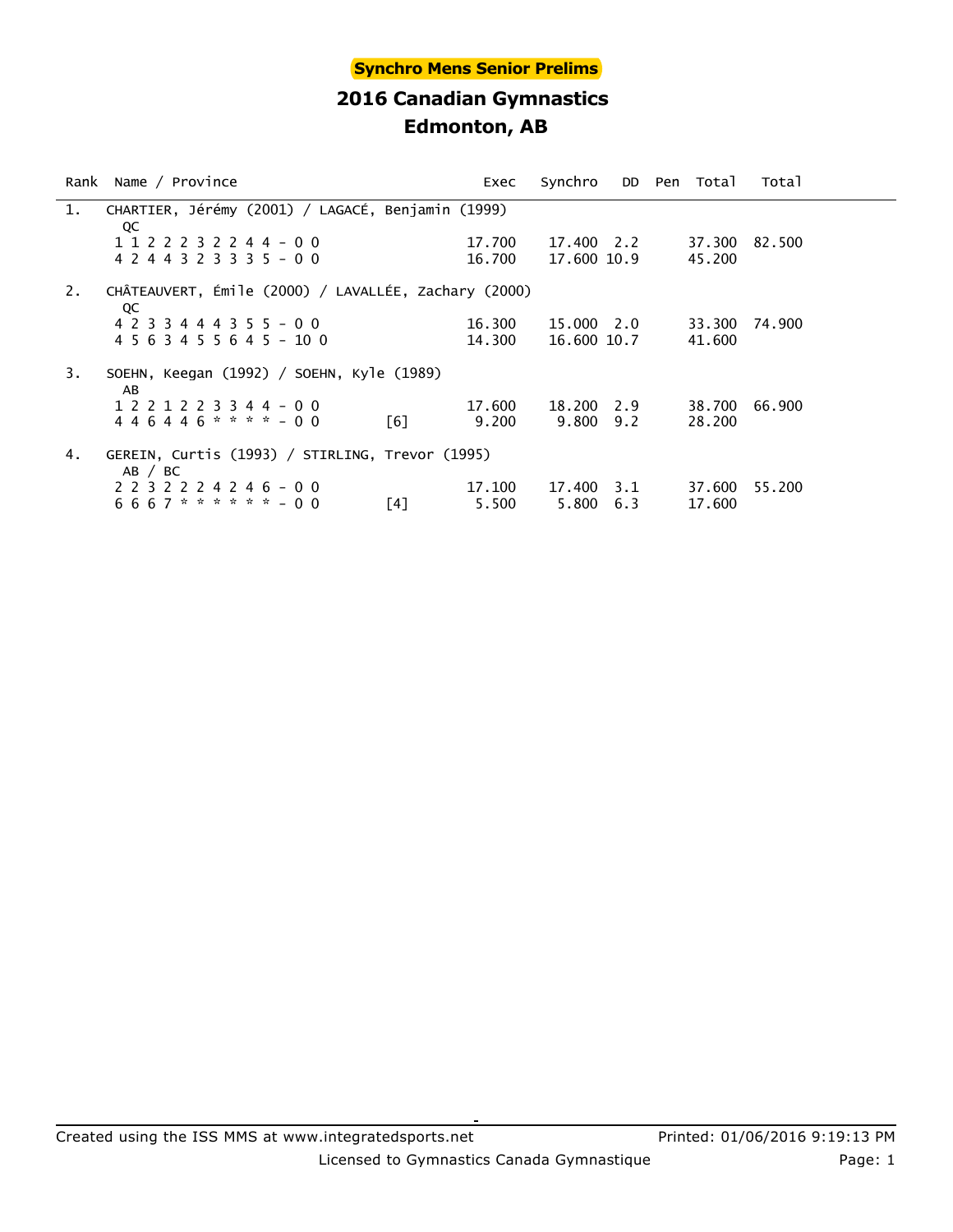#### **Tumbling Womens L6 Espoir Prelims**

## **2016 Canadian Gymnastics Edmonton, AB**

| Rank Name/Province                                                                                       | Score                   | DD                | Pen | Bon Total                       | Total         |
|----------------------------------------------------------------------------------------------------------|-------------------------|-------------------|-----|---------------------------------|---------------|
| 1.<br><b>CHAU, Emma</b> (2000)<br>[M]<br>ON<br>3 3 3 2 4 2 0 12 - 3 0<br>[dDRS] $3 6 8 6 3 2 1 10 - 3 0$ | 25.800                  | 26.800 3.9<br>4.5 |     | 1.0 31.300                      | 30.700 62.000 |
| MILNE, Madeline (2000)<br>2.<br>ON<br>[M]<br>3 3 3 3 1 3 0 11 - 6 0<br>[dDRS] $2 8 6 5 3 2 0 10 - 5 0$   | 26.700<br>25.900        | 4.1<br>4.3        |     | 1.0 31.200                      | 30.800 62.000 |
| 3.<br>SCHMIDT, Emily (1998)<br>[M]<br><b>BC</b><br>$36644319 - 30$<br>[dDRS] 3 5 7 7 6 4 2 14 - 3 0      | 26.100<br>24.900        | 4.5<br>4.3        |     | 1.0 31.600 61.800<br>1.0 30.200 |               |
| PAYNE, Emma (2001)<br>4.<br>[M]<br>AB<br>3 3 3 3 3 3 2 10 - 3 0<br>[dDRS] $3 4 8 7 6 3 2 11 - 8 0$       | 26.700<br>24.800        | 4.1<br>4.3        |     | 1.0 30.100                      | 30.800 60.900 |
| 5.<br>HECK, Megan (1999)<br>ON<br>3 3 3 3 2 1 1 1 3 - 4 0<br>[s]<br>$24556766 - 66$                      | 26.700<br>24.700        | 3.9<br>2.9        |     | 1.0 28.600                      | 30.600 59.200 |
| 6.<br><b>HIPEL, Zoe</b> (2000)<br><b>ON</b><br>$0 2 3 2 1 2 3 * - 0 0$<br>$16665529 - 30$<br>[R]         | [7]<br>25.700<br>25.700 | 1.9<br>4.3        |     | 27.600<br>1.0 31.000            | 58.600        |
| KARAM, Elizabeth (2001)<br>7.<br><b>ON</b><br>3 4 4 3 4 3 2 12 - 30 0<br>$38665539 - 30$                 | 23.500<br>25.200        | 4.1<br>3.4        |     | 27.600<br>1.0 29.600            | 57,200        |
| 8.<br>POLLARD, Oshune (1999)<br>ON<br>$3 5 5 5 4 5 3 13 - 6 0$<br>3 7 7 6 6 6 7 12 - 5 6                 | 25.100<br>23.500        | 3.9<br>2.8        |     | 29.000<br>1.0 27.300            | 56.300        |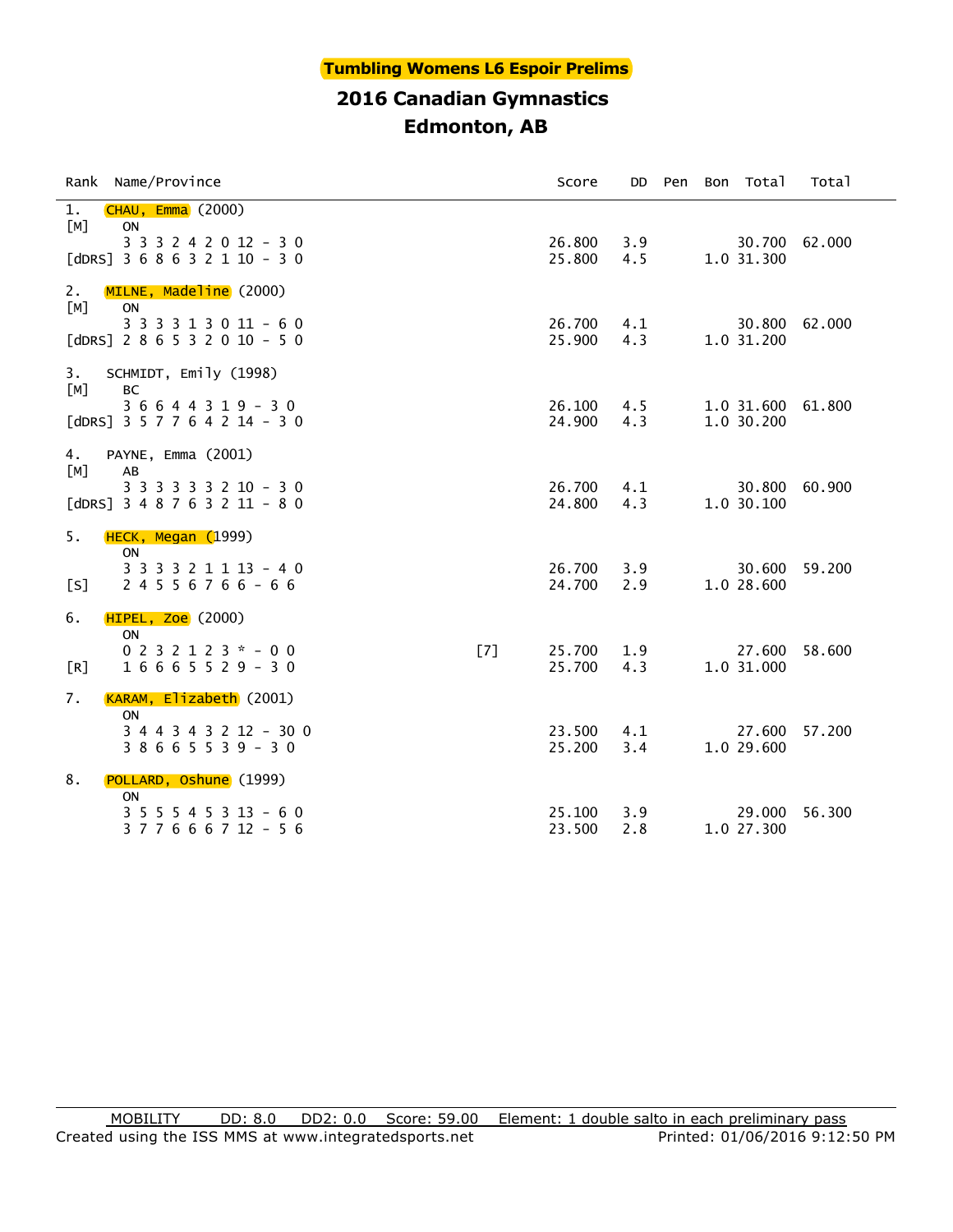|     | Rank Name / Province                                                | Exec             | Synchro                  |     | DD Pen Total     | Total         |
|-----|---------------------------------------------------------------------|------------------|--------------------------|-----|------------------|---------------|
| 1.  | CIRONE, Cristina (2000) / LANG, Alison (1999)                       |                  |                          |     |                  |               |
|     | <b>ON</b><br>2 3 2 5 3 3 2 3 4 5 - 0 0<br>4 5 5 5 4 5 4 4 3 6 - 0 0 | 16.800<br>15.500 | 19.600 0.0<br>16.600 8.5 |     | 40.600           | 36.400 77.000 |
| 2.  | BOUCHER, Alexandra (2002) / MCCAIG, Abby (2002)                     |                  |                          |     |                  |               |
|     | AB<br>2 2 4 4 4 5 5 4 4 5 - 0 0<br>$4446454445 - 00$                | 16.100<br>15.600 | 17.200 0.0<br>16.800 8.5 |     | 40.900           | 33.300 74.200 |
| 3.  | CELENTANO, Jensen (2001) / MOISEEV, Sophia (2002)                   |                  |                          |     |                  |               |
|     | <b>ON</b><br>2 2 3 4 5 4 2 4 4 5 - 0 0<br>$3454445436 - 50$         | 16.500<br>15.300 | 16.000 0.0<br>18.200 8.0 |     | 41.500           | 32.500 74.000 |
| 4.  | BERTHIAUME, Anouk (2002) / BERTHIAUME, Sara-Jade (2000)             |                  |                          |     |                  |               |
|     | QC<br>$2554443244 - 00$<br>4 2 6 4 4 4 6 6 3 7 - 1 0                | 16.300<br>15.300 | 17.600 0.0<br>15.800 8.2 |     | 39.300           | 33.900 73.200 |
| 5.  | POTTER, Alexandra (2000) / SOEHN, Kalena (1999)                     |                  |                          |     |                  |               |
|     | AB<br>2 2 2 4 4 2 3 2 3 4 - 0 0<br>4 3 4 6 2 4 4 3 3 4 - 0 0        | 17.200<br>16.300 | 16.800 0.0<br>14.000 8.8 |     | 39.100           | 34.000 73.100 |
| 6.  | BEGIN, Maddy (2003) / NIEMIMAA, Annaliisa (2002)                    |                  |                          |     |                  |               |
|     | ON<br>3 4 5 4 4 5 3 6 5 6 - 0 0<br>$5544556667 - 50$                | 15.500<br>14.200 | 18.800 0.0<br>17.400 7.1 |     | 38.700           | 34.300 73.000 |
| 7.  | KABBEKE, Emma (1999) / KYFIUK, MacKenzie (2000)                     |                  |                          |     |                  |               |
|     | AB<br>$2245666556 - 10$<br>4 5 6 3 5 6 5 4 4 8 - 0 0                | 15.200<br>15.000 | 16.800 0.0<br>17.800 7.1 |     | 39.900           | 32.000 71.900 |
| 8.  | ARNDT, Kailyn (2001) / MOORE, Sara (2002)                           |                  |                          |     |                  |               |
|     | AB<br>4 4 6 6 6 7 6 6 7 6 - 2 0<br>6 6 7 6 6 7 5 5 5 5 - 0 0        | 14.000<br>14.200 | 18.800 0.0<br>17.800 6.9 |     | 38.900           | 32.800 71.700 |
| 9.  | LARGE, Veronica (1999) / WHITE, Kennedy (1998)                      |                  |                          |     |                  |               |
|     | ON<br>4 6 4 6 4 4 4 6 5 6 - 0 0<br>2 5 4 4 5 4 4 4 5 4 - 1 0        | 15.100<br>15.800 | 17.400 0.0<br>16.800 6.4 |     | 32.500<br>39,000 | 71.500        |
| 10. | JOHNSTON, Jordana (2002) / PHANEUF, Zoe (2003)                      |                  |                          |     |                  |               |
|     | AB<br>4 4 5 4 4 5 5 5 5 7 - 0 0<br>$5545565657 - 00$                | 15.200<br>14.700 | 17.400<br>15.000 7.1     | 0.0 | 32.600<br>36.800 | 69.400        |
| 11. | HARDJOWASITO, Clare (2000) / RUNDALL, Cc (2001)                     |                  |                          |     |                  |               |
|     | BС<br>$5666453446 - 10$<br>$656866646* - 00$<br>[9]                 | 15.000<br>12.700 | 16.600 0.0<br>16.600 7.0 |     | 36.300           | 31.600 67.900 |

Created using the ISS MMS at www.integratedsports.net Printed: 01/06/2016 7:48:12 PM

Licensed to Gymnastics Canada Gymnastique **Page: 1** Page: 1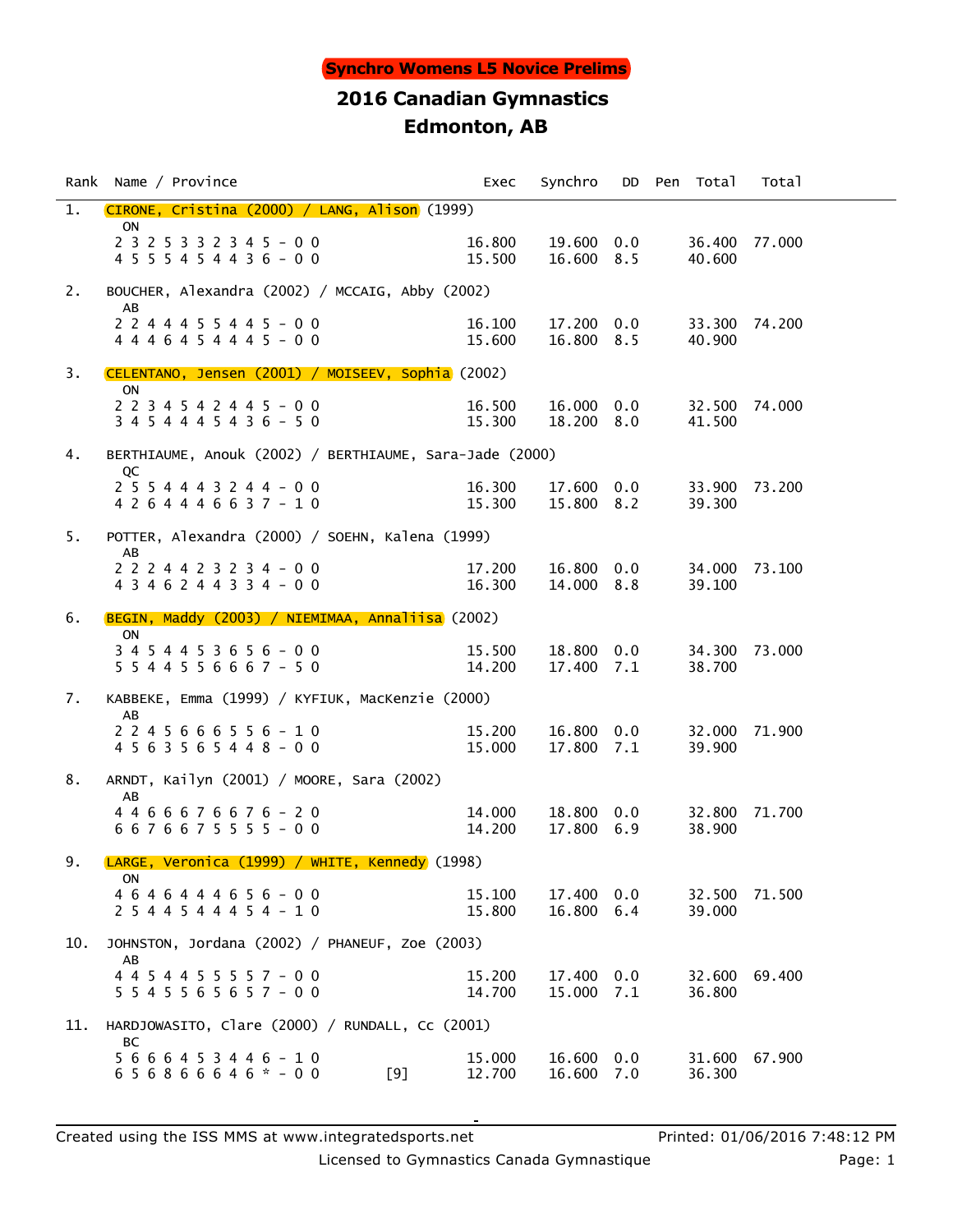|     | Rank Name / Province                                                           | Exec             | Synchro                         |            | DD Pen Total     | Total        |  |
|-----|--------------------------------------------------------------------------------|------------------|---------------------------------|------------|------------------|--------------|--|
| 12. | FOREST, Alexandra (2000) / IDRISS, Zahra (1999)<br>AB                          |                  |                                 |            |                  |              |  |
|     | $2476675544 - 00$<br>7 6 5 5 5 4 6 6 6 7 - 4 0                                 | 15.000<br>13.900 | 14.000 0.0<br>17.200 7.1        |            | 29.000<br>38.200 | 67.200       |  |
| 13. | WELSH, Emily (2000) / YENDLEY, Jordyn (2002)                                   |                  |                                 |            |                  |              |  |
|     | ВC<br>1 4 3 4 3 2 1 3 3 2 - 0 0<br>$43456544** -00$<br>[8]                     | 17.400<br>12.500 | 18.200 0.0<br>11.800 7.0        |            | 35.600<br>31.300 | 66.900       |  |
| 14. | MACNEIL, Jensen (1998) / WAMBOLDT, Tia (1997)                                  |                  |                                 |            |                  |              |  |
|     | <b>NS</b><br>4 6 6 6 6 6 6 * * * - 0 0<br>$\sqrt{7}$<br>4765466679-10          | 10.000<br>13.900 | 10.600 0.0<br>19.200 6.4        |            | 20.600<br>39.500 | 60.100       |  |
| 15. | BONHAM, Maja (2002) / HAYHURST, Gracyn (1999)                                  |                  |                                 |            |                  |              |  |
|     | BС<br>$344546$ * * * * - 00<br>[6]<br>6 5 6 6 6 6 6 6 4 6 - 5 0                | 9.400<br>13.800  | 10.200 0.0<br>18.200 8.4        |            | 19.600<br>40.400 | 60,000       |  |
| 16. | ANAKA, Ashley (2000) / CALLUM, Erin (1996)                                     |                  |                                 |            |                  |              |  |
|     | SK<br>$5\ 5\ 5\ 4\ 5\ 4\ 4\ 5\ 4\ 6\ -\ 0\ 0$<br>$545777***$ $-00$<br>[6]      | 15.300<br>8.500  | 16.600 0.0<br>$9.600 \quad 4.2$ |            | 31.900<br>22.300 | 54.200       |  |
| 17. | MACDONALD, Jordan (2003) / OTTESON, Jaylin (2003)                              |                  |                                 |            |                  |              |  |
|     | BC<br>$3464443466 - 00$<br>6676 * * * * * * - 00<br>[4]                        | 15.600<br>5.500  | 18.200 0.0<br>5.400 3.6         |            | 33.800<br>14.500 | 48.300       |  |
| 18. | RIPLEY, Sarah (1999) / ROBIN, Danielle (1996)                                  |                  |                                 |            |                  |              |  |
|     | <b>SK</b><br>566********-00<br>[3]<br>$54766677$ * * - 00<br>[8]               | 4.300<br>11.200  | $5.600 \quad 0.0$<br>14.200 5.5 |            | 9.900<br>30.900  | 40.800       |  |
|     | 19. CAMPBELL, MCKaylie (1997) / HUNTER, Kailey (1999)                          |                  |                                 |            |                  |              |  |
|     | ON<br>3 3 4 4 5 4 4 3 4 5 - 0 0<br>5 * * * * * * * * * - 0 0<br>$[1]$          | 16.100<br>1.500  | 16.000 0.0<br>1.800 1.3         |            | 32.100<br>4.600  | 36.700       |  |
| 20. | KLIMCHUK, Sarah (2000) / NAKONECHNI, Haley (1999)                              |                  |                                 |            |                  |              |  |
|     | SK<br>5766564666-00<br>* * * * * * * * * * * * *<br>[0]                        | 14.300<br>2.000  | 17.000<br>0.000                 | 0.0<br>0.0 | 31.300<br>0.000  | 31.300       |  |
| 21. | $MINOR$ , Rachel (2000) / STAFFORD, Clare (2000)                               |                  |                                 |            |                  |              |  |
|     | <b>ON</b><br>$3426466$ * * * - 00<br>[7]<br>8 * * * * * * * * * - 0 0<br>$[1]$ | 10.900<br>1.200  | 13.000 0.0<br>1.600             | 1.3        | 23.900<br>4.100  | 28,000       |  |
| 22. | GOMES, Justine (1997) / STEINHAUSEN, Grace (1999)                              |                  |                                 |            |                  |              |  |
|     | <b>ON</b><br>45********-00<br>[2]<br>$6656******00$<br>[4]                     | 3.100<br>5.700   | $3.600 \quad 0.0$<br>7.200 3.2  |            | 16.100           | 6.700 22.800 |  |

Licensed to Gymnastics Canada Gymnastique **Page: 2** Page: 2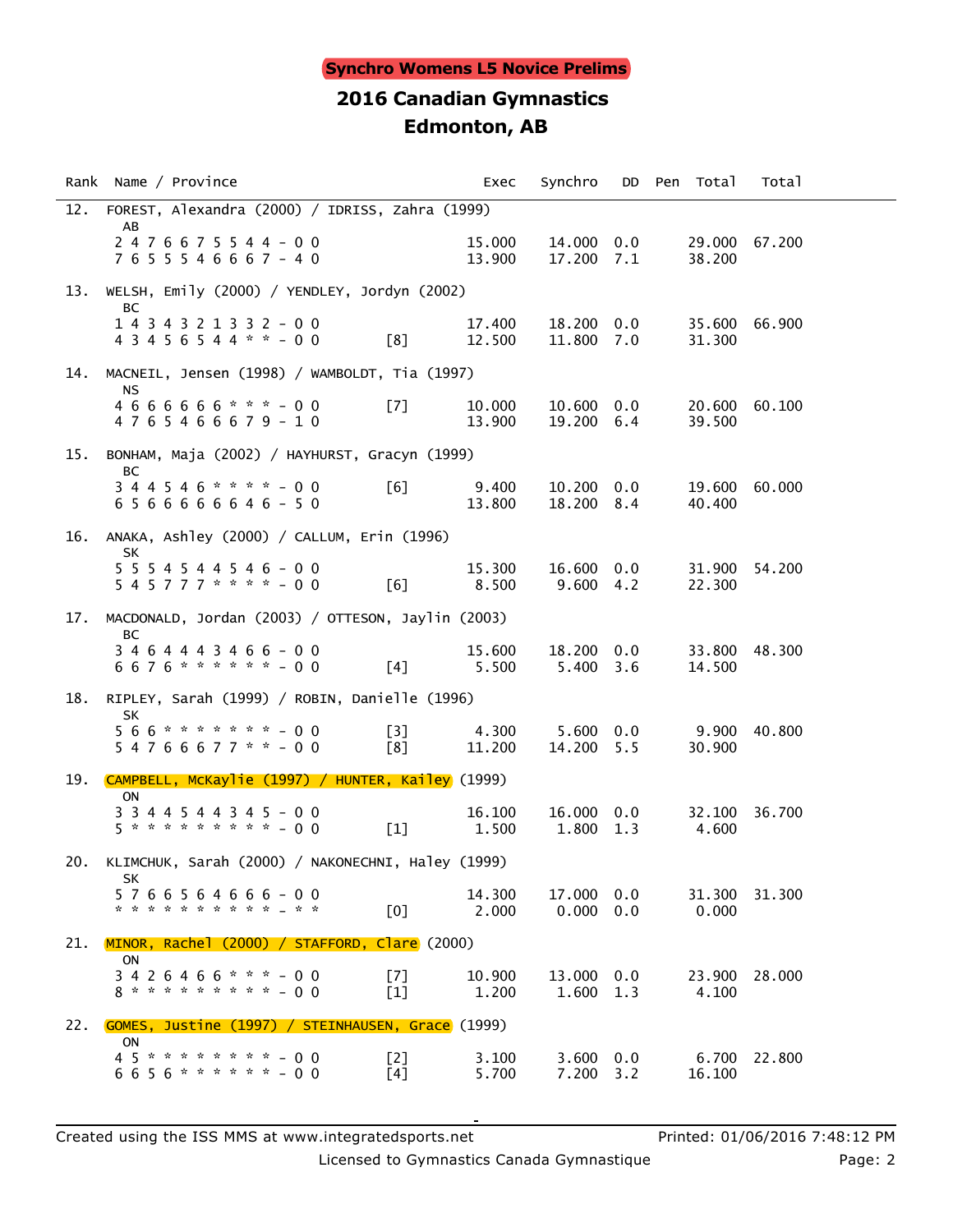Rank Name / Province exects of Exec Synchro DD Pen Total Total 23. SCR HAMEL, Maëlly (2001) / PIETRONIRO-SAVOIE, Amélie (1998) **DECISION**  \* \* \* \* \* \* \* \* \* \* - \* \* Withdrawn \* \* \* \* \* \* \* \* \* \* - \* \* Withdrawn 23. SCR DAVIES, Allie (1998) / MACAIG, Hailey (1995) AB \* \* \* \* \* \* \* \* \* \* - \* \* Withdrawn \* \* \* \* \* \* \* \* \* \* - \* \* Withdrawn 23. SCR DOHAN, Shelyn (2002) / MATCHIM, Katelyn (2000) AB \* \* \* \* \* \* \* \* \* \* \* \* \* \* withdrawn<br>\* \* \* \* \* \* \* \* \* \* \* \* \* \* withdrawn \* \* \* \* \* \* \* \* \* \* - \* \* Withdrawn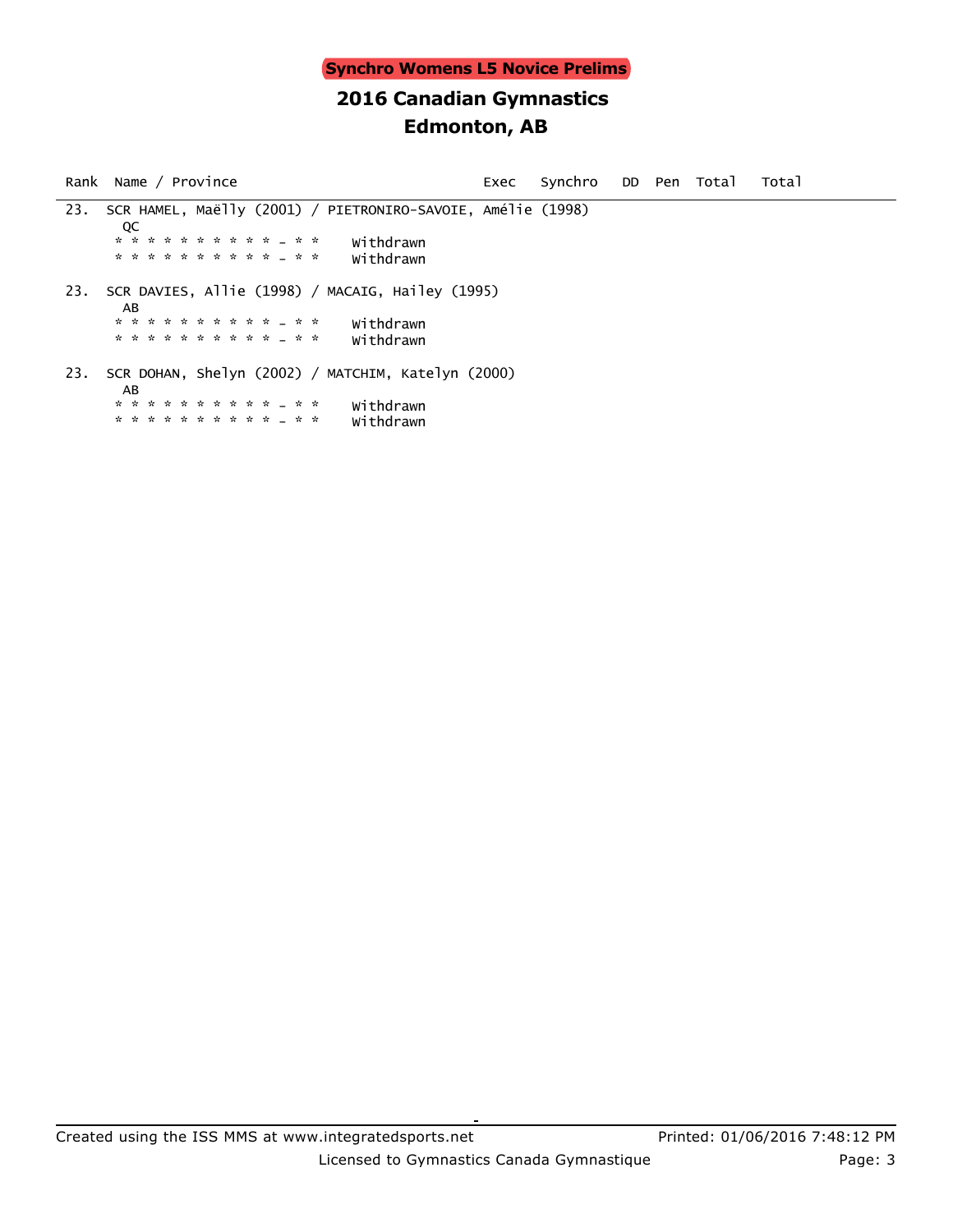#### **Tumbling Mens L5 Novice 16+ Prelims**

## **2016 Canadian Gymnastics Edmonton, AB**

| Rank      | Name/Province                                                                          |     | Score            | DD.        | Pen | Bon Total                       | Total  |
|-----------|----------------------------------------------------------------------------------------|-----|------------------|------------|-----|---------------------------------|--------|
| 1.<br>[M] | CODY, MacDonald (1996)<br><b>ON</b>                                                    |     |                  |            |     |                                 |        |
|           | 3 3 3 3 2 0 3 11 - 3 3<br>[dDRS] $3 \times 3 \times 3 \times 1 \times 15 - 6 \times 3$ |     | 26.600<br>25.800 | 4.1<br>4.3 |     | 1.0 31.700 62.800<br>1.0 31.100 |        |
| 2.        | LAFRENIÈRE, Philippe (1999)                                                            |     |                  |            |     |                                 |        |
| [S]       | QC<br>3 3 3 2 3 1 0 9 - 3 0<br>$34653207 - 60$                                         |     | 27.300<br>26.400 | 3.9<br>3.4 |     | 1.0 32.200<br>29.800            | 62.000 |
| 3.        | BOISVENUE, Étienne (1996)<br>QC                                                        |     |                  |            |     |                                 |        |
| [S]       | 3 3 3 3 3 3 3 12 - 3 0<br>$33334539 - 30$                                              |     | 26.400<br>26.400 | 3.9<br>2.8 |     | 1.0 31.300 60.500<br>29.200     |        |
| 4.        | PUGH, Austin (1998)<br>ON                                                              |     |                  |            |     |                                 |        |
|           | $366554211 - 30$<br>$376666310 - 60$                                                   |     | 25.500<br>24.700 | 4.1<br>3.4 |     | 1.0 30.600<br>28.100            | 58.700 |
| 5.        | OSEDOWSKI, Marek (1998)                                                                |     |                  |            |     |                                 |        |
|           | AB<br>3 3 6 5 4 5 4 12 - 7 3<br>$338666510 - 30$                                       |     | 24.800<br>25.000 | 4.1<br>3.4 |     | 1.0 29.900<br>28.400            | 58.300 |
| 6.        | ERTMAN, Brent (1998)<br><b>SK</b>                                                      |     |                  |            |     |                                 |        |
|           | 3 4 6 5 5 5 4 12 - 15 0<br>$36667667 - 30$                                             |     | 24.100<br>25.000 | 3.9<br>3.4 |     | 1.0 29.000<br>28.400            | 57.400 |
| 7.        | WESTON, Kyle (1999)<br>ON                                                              |     |                  |            |     |                                 |        |
|           | 3 5 5 4 5 6 4 14 - 15 3<br>3 3 3 3 5 5 5 9 - 6 0                                       |     | 23.600<br>25.800 | 3.9<br>2.6 |     | 1.0 28.500<br>28.400            | 56.900 |
| 8.        | DAWSON, David (2000)<br>BС                                                             |     |                  |            |     |                                 |        |
|           | $376667913 - 30$<br>$46665339 - 90$                                                    |     | 24.000<br>24.900 | 3.9<br>3.0 |     | 1.0 28.900<br>27.900            | 56.800 |
| 9.        | COMEAU, Gabriel (1990)                                                                 |     |                  |            |     |                                 |        |
|           | QC<br>$366666411 - 30$<br>$3599875* - 00$                                              | [7] | 24,900<br>22.400 | 4.1<br>2.3 |     | 1.0 30.000<br>24.700            | 54.700 |
| 10.       | EDLUND, Ryan (1997)<br>AB                                                              |     |                  |            |     |                                 |        |
|           | $3666664* - 00$<br>3 6 8 9 6 5 4 13 - 7 0                                              | [7] | 23.300<br>23.900 | 1.8<br>4.3 |     | 25.100<br>1.0 29.200            | 54.300 |
| 11.       | CREMER, Bastien (1998)<br>AB                                                           |     |                  |            |     |                                 |        |
|           | $466666312 - 60$<br>4 6 9 7 6 6 5 11 - 8 6                                             |     | 24.500<br>23.200 | 2.7<br>2.9 |     | 27.200<br>26.100                | 53.300 |

Created using the ISS MMS at www.integratedsports.net Printed: 01/06/2016 8:46:06 PM MOBILITY DD: 7.8 DD2: 0.0 Score: 60.00 Element: 1 double salto in each preliminary pass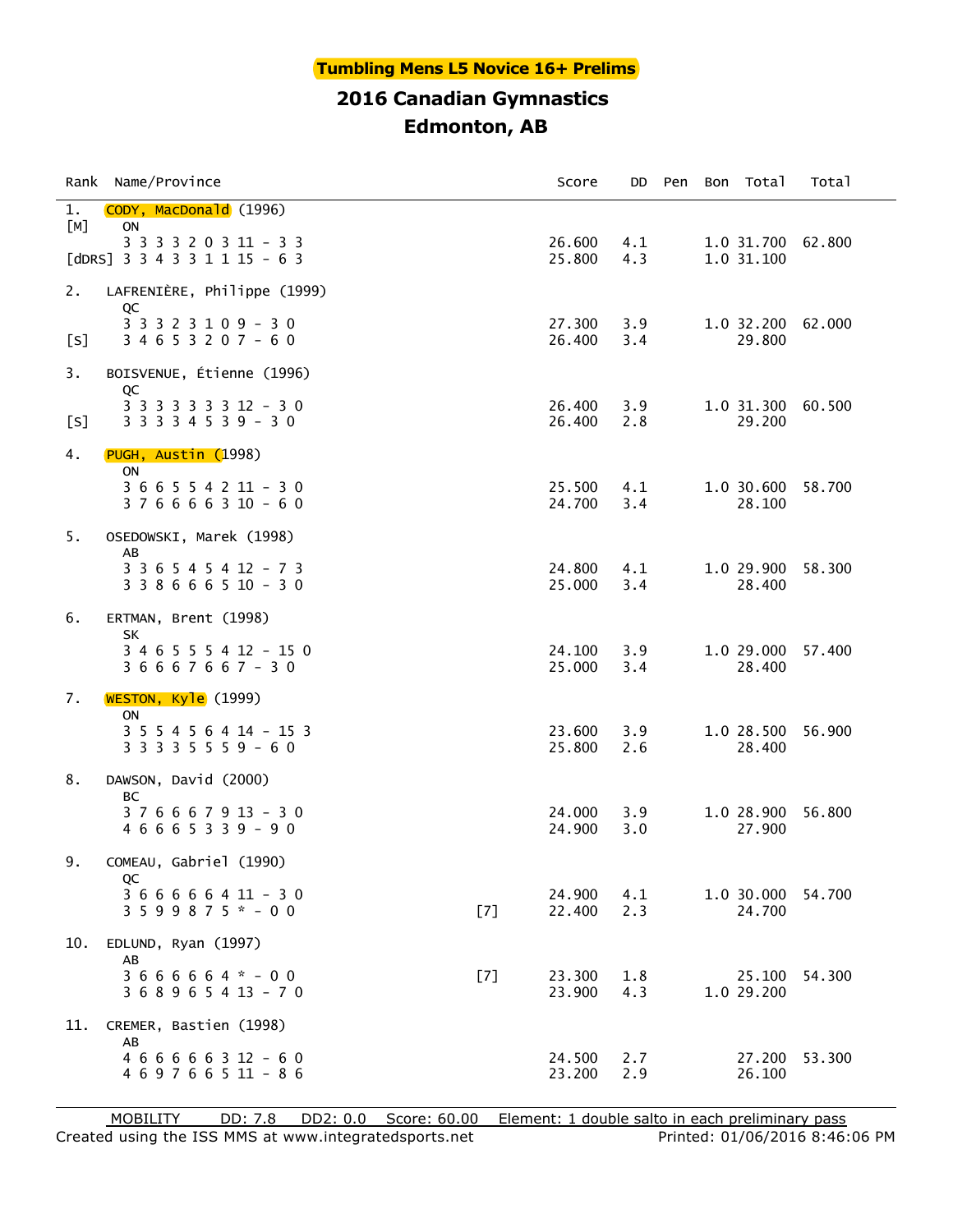## **2016 Canadian Gymnastics Edmonton, AB Tumbling Mens L5 Novice 16+ Prelims**

| Rank | Name/Province                                                                          |     | Score            | DD.        | Pen | Bon Total        | Total  |
|------|----------------------------------------------------------------------------------------|-----|------------------|------------|-----|------------------|--------|
| 12.  | BEEBE, Trent (1999)<br><b>BC</b><br>$4666533* - 00$<br>$466664313 - 36$                | [7] | 23.700<br>24.300 | 1.9<br>3.0 |     | 25.600<br>27,300 | 52.900 |
| 13.  | CREMER, Loic (1996)<br>AB<br>$4666667$ * - 00<br>$366877610 - 90$                      | [7] | 22,900<br>23,800 | 1.9<br>3.4 |     | 24,800<br>27,200 | 52.000 |
| 14.  | <b>HILLS, Christian</b> (2000)<br><b>ON</b><br>6 9 8 6 9 12 8 12 - 3 6<br>878687611-46 |     | 22,100<br>22.900 | 3.0<br>2.6 |     | 25,100<br>25.500 | 50.600 |
| 15.  | ROWDEN, John (1994)<br>BC<br>$119997879 - 93$<br>$1089898910 - 90$                     |     | 21,900<br>22.000 | 3.5<br>2.9 |     | 25,400<br>24,900 | 50.300 |
| 16.  | CHAMPAGNE, Tyler (1999)<br>МB<br>$34310 * * * * - 00$<br>3 4 6 5 8 6 4 6 - 3 0         | [4] | 16.000<br>25,500 | 1.1<br>2.9 |     | 17.100<br>28,400 | 45.500 |